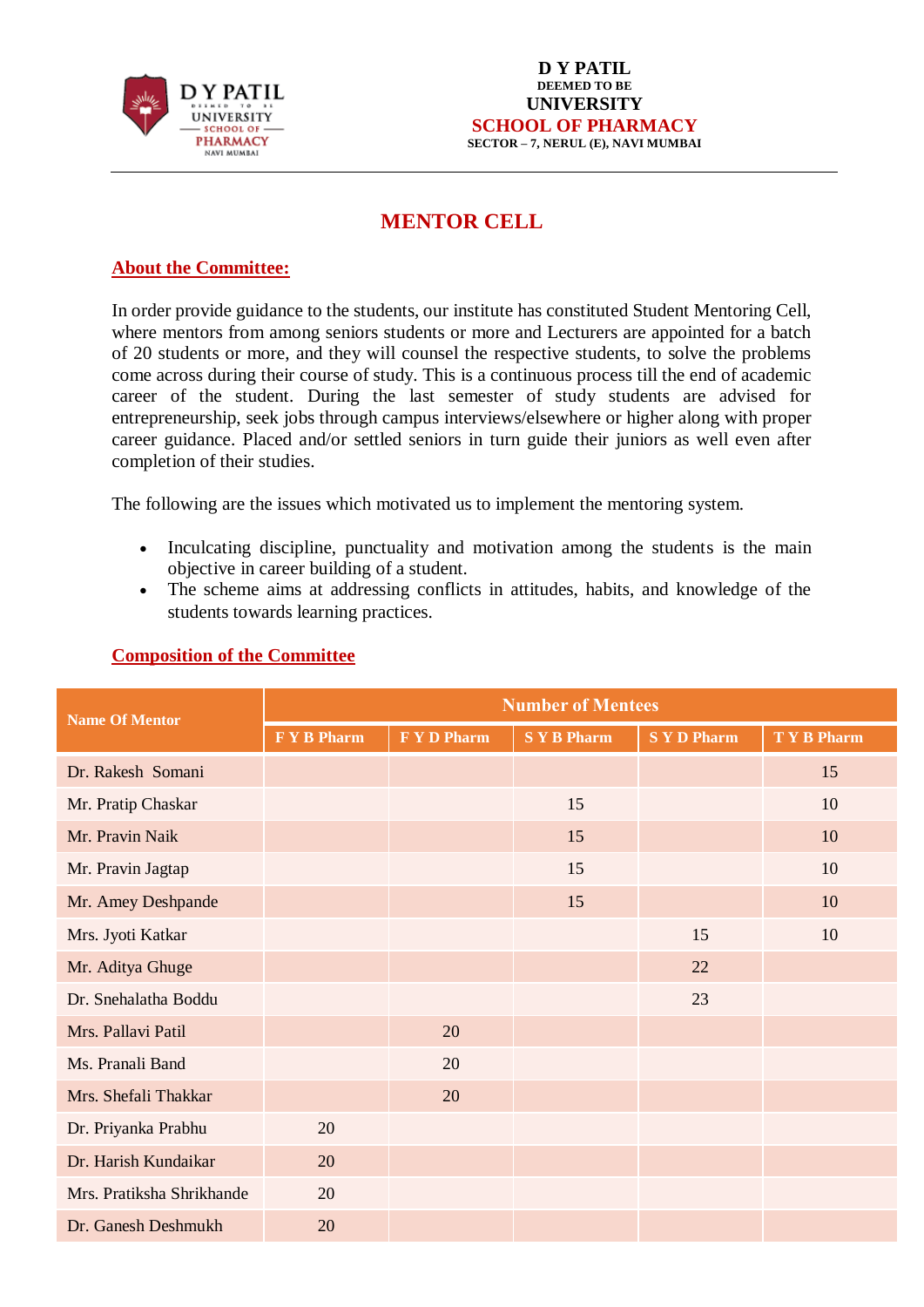### **Vision, Mission, goals & Objectives of the committee**

Mentor Cell is constituted with a vision to extend support and guidance to students for the betterment of their academic and professional careers and thus contribute towards nationbuilding. Mentoring is the continuous process till the end of the academic career of the student and aimed at educating the students rightly and take the right step towards building their career.

Objectives:

- To generate awareness about professional ethics and professionalism in the students.
- To counsel the student for solving their problems and provide confidence to improve their quality of life.
- To enrich the student-teacher relationship.
- To guide the students to choose the right path for the job, higher studies, entrepreneurship.
- To monitor the student regularity and discipline.
- To hold their hands so as to make them better human beings and ideal pharma professionals.

#### **Procedure of Functioning**

We plan 4 mentor-mentee meetings (Online Mode) or 3 mentor-mentee meetings (Offline Mode) in every academic year. As per calendar we conduct mentor-mentee meeting. After conduction of meeting every mentor prepare a report for the same and submitted to the coordinator and HOI. On based of report appropriate actions take place.

#### **Function of Committee**

• Mentees shall be assigned to the mentors right from the first year of the programme.

• The mentees preferably be attached to the same mentor for the entire duration of the programme.

• The mentor shall meet the mentees regularly and record the outcome of the meeting in the hard copy. The details about each mentee will be recorded and periodically updated.

• The mentor shall identify the students performing exceptionally well in curricular or cocurricular activities and report to the head of the institution/department for providing further motivation to advanced/gifted learners.

• The mentor shall also identify the students whose performance/attendance is below par. The mentor shall interact with the student and try to find out the cause of the problem or an indifferent behavior. If required the mentor will involve the parents, head of the department for reforming the student.

a. Attendance: The mentor shall observe and monitor the attendance of the mentee. He/she shall advise and take necessary follow up action with regard to students who do not meet the attendance norms of the college.

b.Academic Matters: The mentor shall also keep a track of the academic performance of mentees including continuous assessment, term and examination and help the mentee through counselling or by arranging remedial teaching, if necessary

- c. Behavioural and discipline matters
- d. Health and physical well being
- e. Achievements, talents and co-curricular activities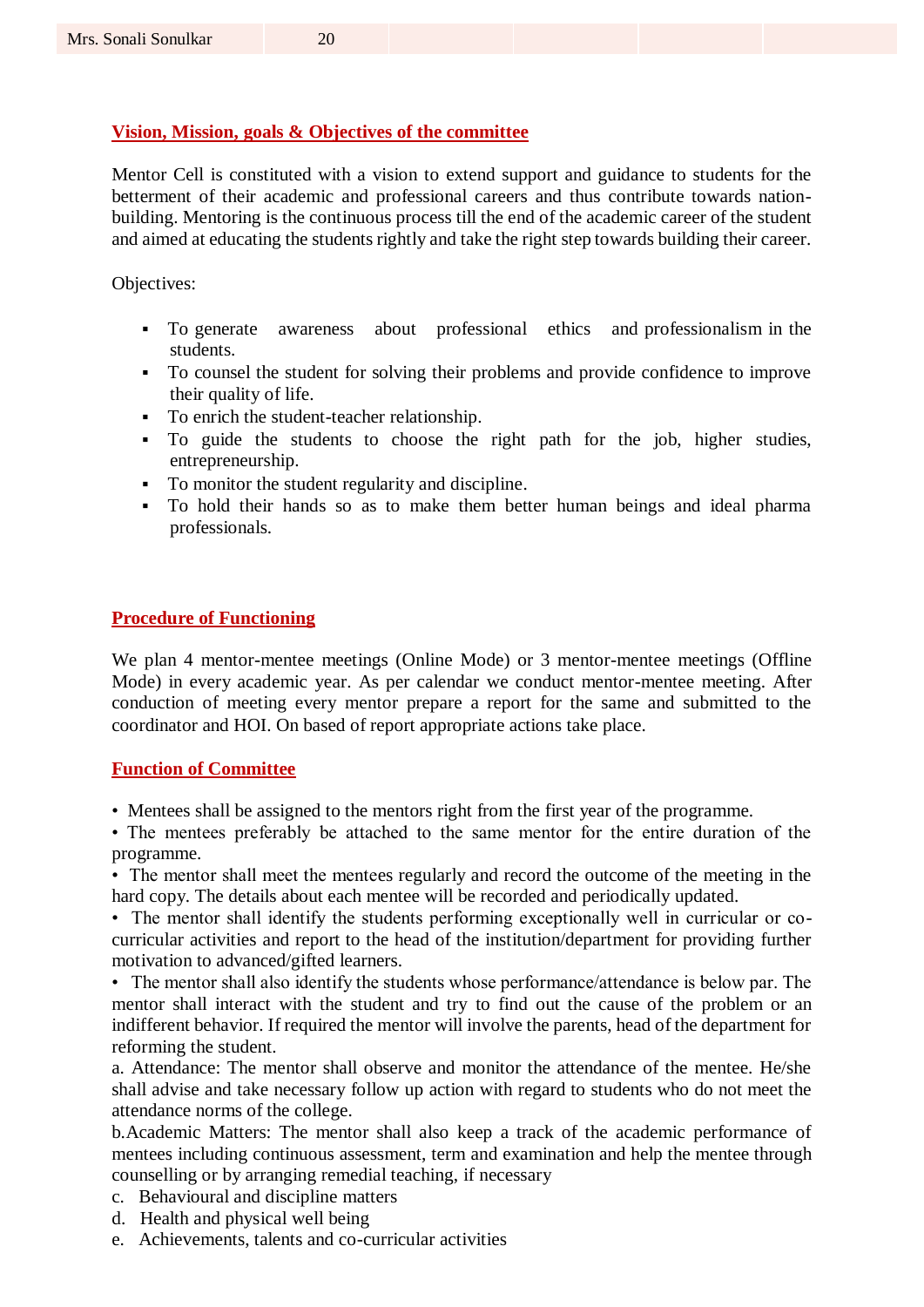## **Duties & Responsibilities of the committee**

## **Duties/ Responsibilities of Mentor:**

- Calculating, monitoring and communicating attendance to students and parents
- Internal marks monitoring and communication to students and parents
- Distributing Marks sheets.
- Conducting Faculty Feedback.
- Taking mentoring session attendance
- Each mentor will update students' performance to the HOI
- Identification of specific skills of the mentees by the mentor so that appropriate guidance can be provided.
- Regular mentor mentee sessions to resolve their problems (such as academic, social and behavioural issues)
- Conducting Parents interaction students with students
- Encouraging student's participation in various activities
- Career guidance sessions.
- Personality & Skill development.
- Higher education counselling.

## **Duties/ Responsibilities of Mentee**

- Attend meeting regularly.
- Seek advice from mentor whenever required.
- Provide all the necessary data with relevant documents (Previous Academic Performance Records, documents for participation in extra/co curricular activities and academic advancement) Know what you want and ask for what you need.
- Identify special goals that you want to achieve and discuss it clearly with your mentor.
- Seek information regarding resources that you need from various sources.
- Conduct Peer Mentoring to help your mentor.
- Have a positive attitude
- Accept feedback respectfully  $&$  cordially  $&$  discuss future course of action
- Attend mentor meetings regularly & punctually
- Provide feedback and communicate healthy developments in you Reciprocity in interaction is the key to a successful mentor-mentee relationship.

## **Duties / Responsibilities of the Coordinator**

- Allocate mentors to all the students.
- Review the mentor mentee system on regular intervals.